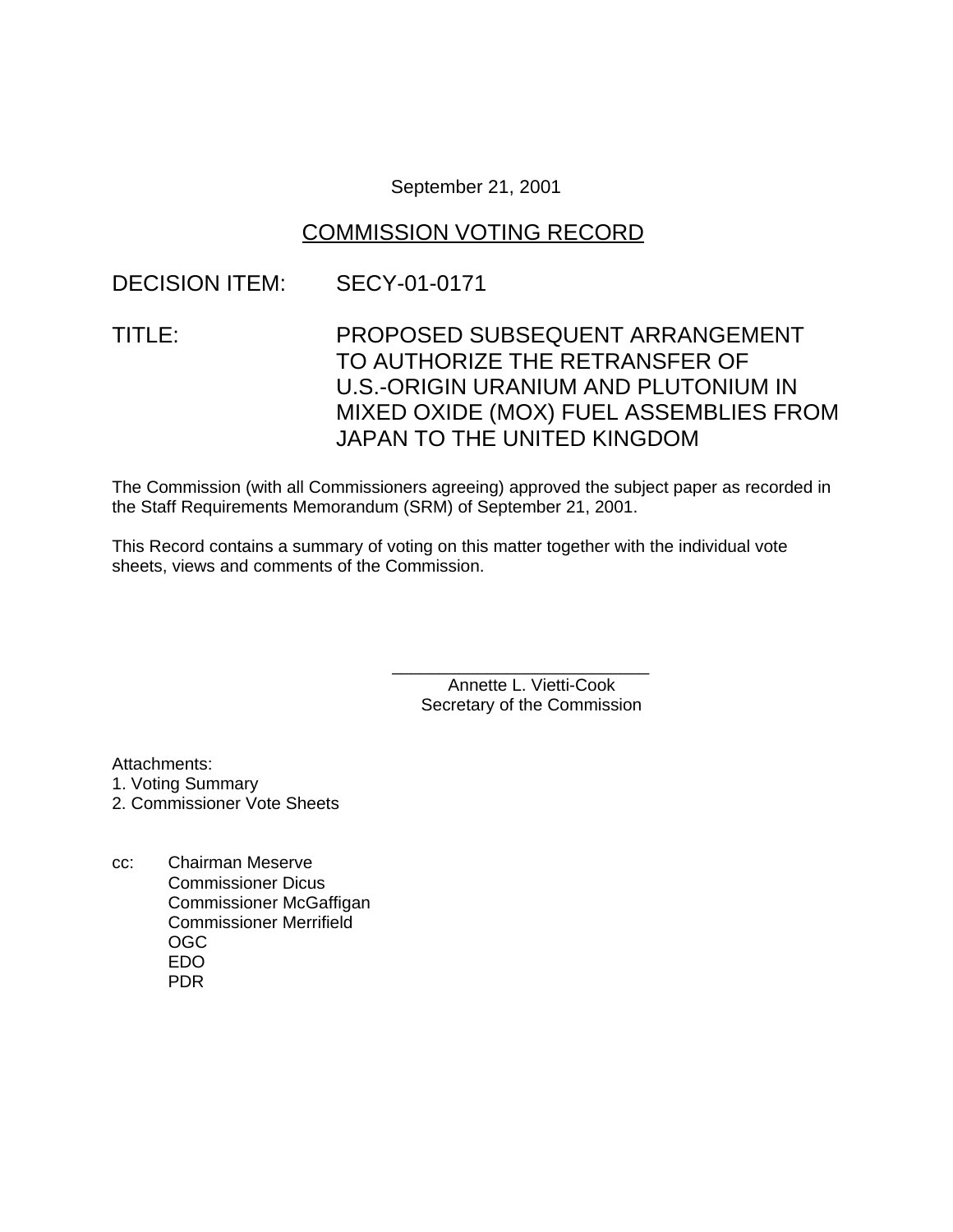### VOTING SUMMARY - SECY-01-0171

## RECORDED VOTES

|                    | NOT<br>APRVD DISAPRVD ABSTAIN PARTICIP COMMENTS DATE |    |         |
|--------------------|------------------------------------------------------|----|---------|
| CHRM. MESERVE      | $\mathsf{X}$                                         | X. | 9/18/01 |
| COMR. DICUS        | X                                                    |    | 9/19/01 |
| COMR. McGAFFIGAN X |                                                      |    | 9/7/01  |
| COMR. MERRIFIELD X |                                                      |    | 9/18/01 |

# COMMENT RESOLUTION

In their vote sheets, all Commissioners approved the staff's recommendation. Subsequently, the comments of the Commission were incorporated into the guidance to staff as reflected in the SRM issued on September 21, 2001.